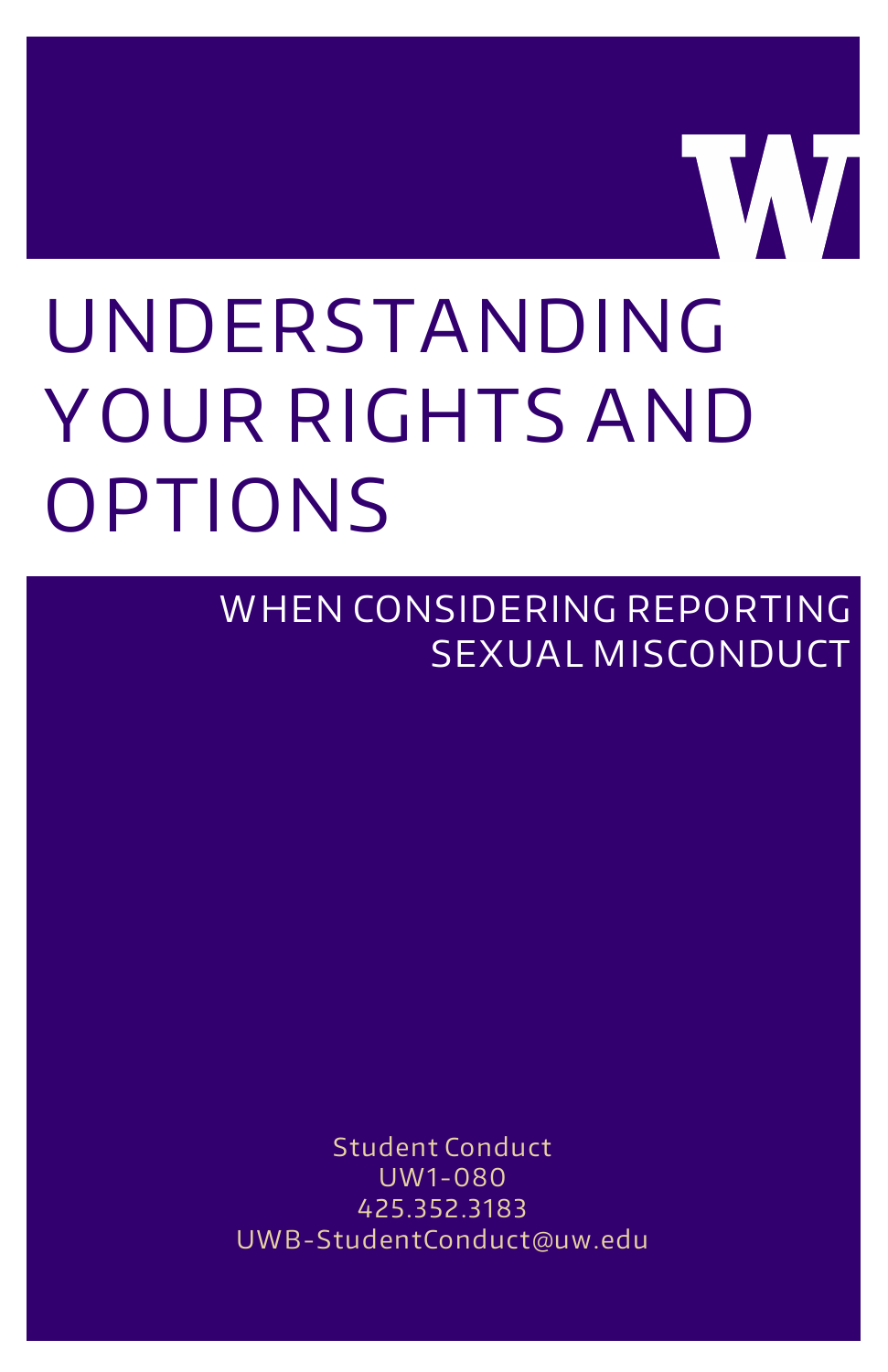### **COMPLAINANTS' RIGHTS WHEN REPORTING SEXUAL MISCONDUCT TO THE UW**

- As a complainant you have certain rights in the student conduct process, including:
	- $\circ$  the right to be accompanied to all proceedings and hearings by an advisor and/or an attorney;
	- o the right to provide a statement, present relevant evidence, and provide witnesses for further consideration by the conduct officer during an investigation;
	- $\circ$  the right to be informed of all orders issued in the disciplinary case;
	- $\circ$  the right to appeal an initial order of a conduct officer and request a hearing before the Faculty Appeal Board;
	- $\circ$  the right to attend the Faculty Appeal Board hearing, regardless of whether you decide to participate as a party;
	- $\circ$  the right to participate as a party during the Faculty Appeal Board hearing and present evidence and witnesses during the Faculty Appeal Board hearing;
	- $\circ$  the right to submit an impact statement at any point in the process;
	- o the right to request a review of an order issued by the Faculty Appeal Board; and
	- $\circ$  the right to be free of retaliation for filing a complaint, participating in an investigation, appearing as a witness, or opposing an unlawful act, discriminatory practice, or policy.

## **PROCEDURES FOR PRESERVING EVIDENCE**

- It is important to preserve evidence of an incident of sexual misconduct as it may assist in proving an alleged offense or in obtaining a protection order. Options for preservation of evidence can include:
	- o Seeking medical treatment with, preferably a Sexual Assault Nurse Examiner (SANE), or a hospital emergency room, when incidents of sexual assault, dating violence, or domestic violence have occurred. Medical treatment can ensure that the findings are documented, that testing for sexually transmitted infections or pregnancy is provided, and that treatment is offered, when appropriate, to reduce the chances of sexual transmitted infection and/or pregnancy.
	- o Keeping, without washing, clothing worn at the time of the incident. Clothing may be brought to the hospital or given to the police.
	- o Saving or transferring digital evidence, such as phone call logs; text, voice, and instant messages; emails; and social media posts.
	- o Taking photographs of injuries or writing a statement of a first-hand account of the incident.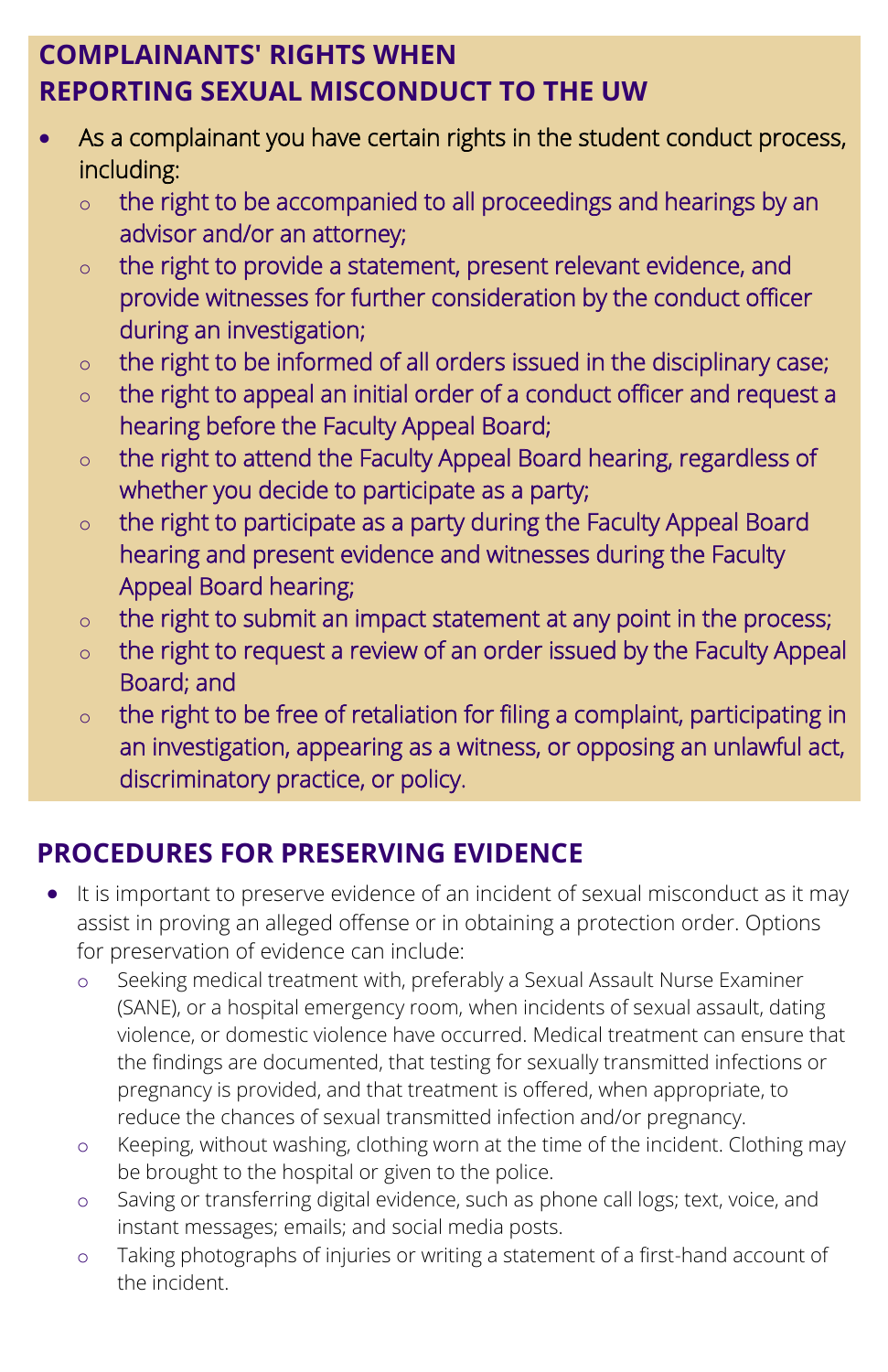### **A BRIEF OVERVIEW OF THE STUDENT CONDUCT PROCESS**

- Complainants meet with the Conduct Officer and are provided with an overview of the student conduct process and their rights in the process.
- The Conduct Officer will discuss possible interim measures with the complainant.
- A complainant then has the opportunity to make a report to the Conduct Officer.
- An investigation will be initiated by the Conduct Officer. The investigation will focus on gathering all of the pertinent information necessary to determine whether or not a violation of the *Student Conduct Code* occurred.
- An informal hearing will be scheduled for the respondent to review the alleged violation(s) of the *Student Conduct Code* and to review the complaint.
- At the conclusion of the investigation, the Conduct Officer will make a decision regarding whether there was a violation of the *Student Conduct Code*, and if so, the Conduct Officer will also determine what sanctions are appropriate for the violation. This is called an initial order.
- Both the respondent and the complainant will receive notice of the results of the investigation and informal hearing in cases involving sexual misconduct (as defined by WAC 478-120-137).
- In cases involving sexual misconduct, both the respondent and the complainant have the option to appeal the decision within 21 days of notification of the initial order and request a hearing before a conduct board.
- The Conduct Officer will make every effort to keep the complainant apprised of the status of the investigation as it progresses. The complainant is always welcome to request an update on the process at any point in the conduct process.

### **GLOSSARY OF TERMS**

- Advisor: A person selected by a complainant to provide support and guidance, including an advocate.
- Attorney/Counsel: A person admitted to practice law in the State of Washington. An attorney may advise, but not represent, the complainant until a formal hearing.
- Complainant: A student or another member of the university community who believes that an act of sexual misconduct has been committed against him or her in violation of the *Student Conduct Code*.
- Interim Measures: Short-term measures to ensure the safety of all individuals involved in a complaint. Interim measures can be enacted quickly, even before (or without) a complaint being filed.
- Party: A status that allows the complainant to be represented by an attorney/counsel, to call witnesses, to cross-examine witnesses, and to submit documentary evidence.
- Respondent: A student who is alleged to have violated the *Student Conduct Code*.